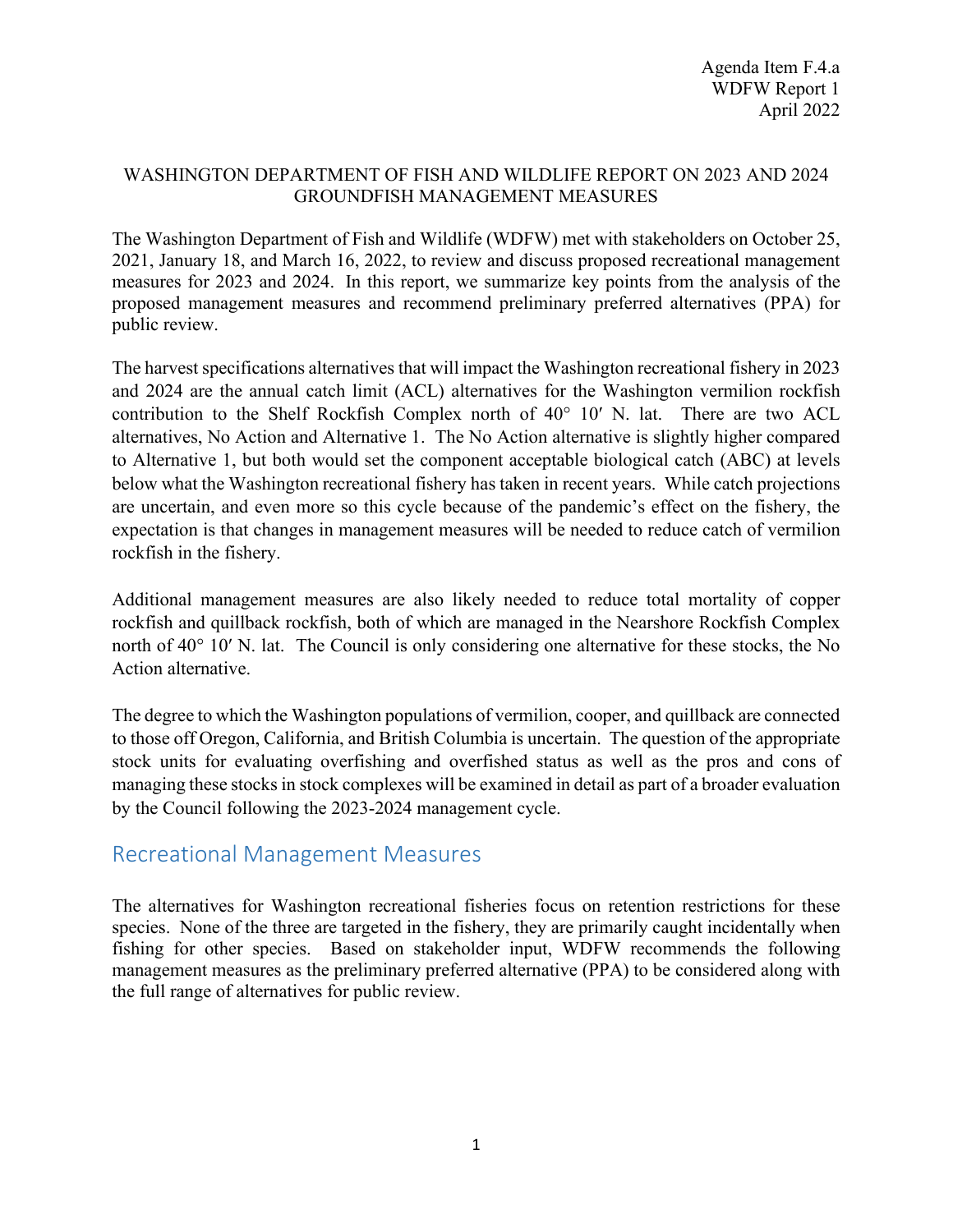## Bag Limits and Sub limits Coastwide (Marine Areas  $1 - 4$ ) Recommendation:

1. Prohibit the retention of copper rockfish, quillback rockfish, and vermilion rockfish in May, June, and July.

## Discussion:

The Washington recreational groundfish fishery is open from the second Saturday in March through the third Saturday in October. The daily bag limit is a total of 9 fish which can include up to 7 rockfish, 2 lingcod, and 1 cabezon and 5 flatfish species can be retained in addition to the 9 fish daily limit. This measure would maintain the daily and sub-bag limits currently in place but would prohibit the retention of copper rockfish, quillback rockfish, and vermilion rockfish during the months of May, June, and July.

WDFW explored sub-bag limits to reduce mortality for these species. However, anglers typically only retain one or two of these species as part of their daily catch and only when the fish are encountered incidentally. Adding a sub-limit would therefore be expected to have minimal effect.

Prohibitions on retention were therefore the main tool analyzed. No retention would reduce mortality by requiring incidentally caught fish to be released and by a portion of those released fish surviving.

The options for copper rockfish and quillback rockfish are projected to keep mortality below the species specific ACL contributions. Projected mortality for quillback rockfish under the 2023- 2023 ACL contribution could be achieved by prohibiting retention only during May and June but input from stakeholders supported a management approach that prohibited retention for copper rockfish and quillback rockfish during the same months to simplify regulations and avoid confusion (Appendix).

For vermilion, the analysis considers the no retention prohibition being place over the entire season in addition to during May, June, and July which is the PPA recommended here. Prohibiting retention in those three months would be expected to lower mortality but not enough to stay below the Washington ACL contribution. The same is true for prohibiting retention over the whole season, although the catch projection expects mortality to be reduced closer to the ACL contribution (Appendix). Again, we would note that the methods used to project catch are uncertain and based largely on catch patterns observed in 2019 when catch of vermilion showed an unusual jump. With unusual conditions in 2020 and 2021, it is unclear whether the patterns seen in 2019 will persist or whether mortality will drop to pre-2019 levels.

The justification for recommending the PPA for vermilion is that (1) it aligns with the prohibition for copper rockfish and quillback rockfish and (2) addresses the need to manage the stock according to the best scientific information available. If retention is prohibited entirely then the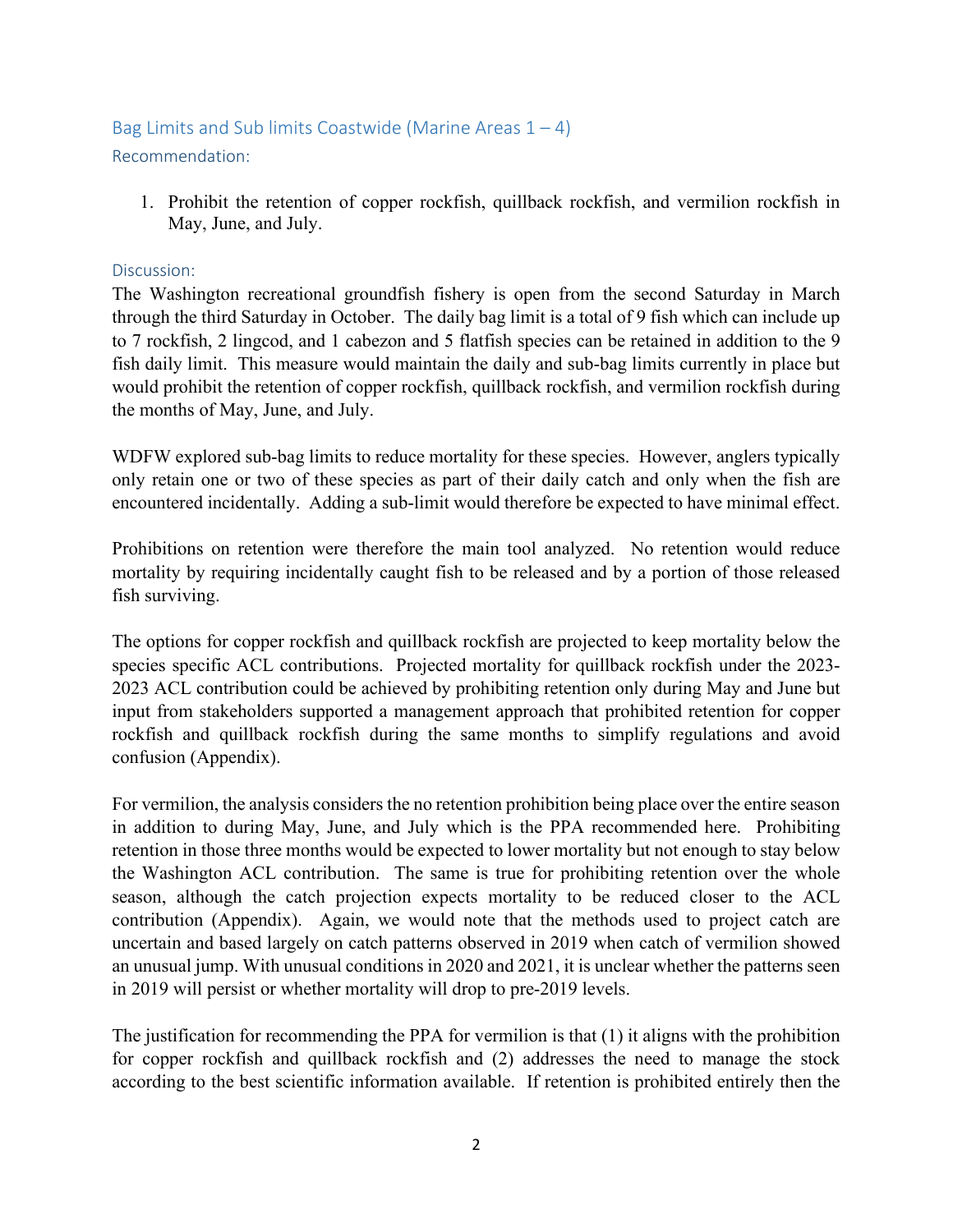data flow needed for stock assessment would be fully cut off. There is no commercial catch of vermilion rockfish off Washington.

In November, the Scientific and Statistical Committee (SSC) recommended that the Oregon and Washington stock assessments be combined for purposes of status determination.<sup>[1](#page-2-0)</sup> This would suggest that any conservation concern based on the Washington assessment alone would be more about local depletion than stock-wide overfishing. The stock structure of vermilion, however, is uncertain and we expect the question to be more fully evaluated as part of the broader effort to consider stock management units. With limited movement by spawners and larval dispersal over small distances (< 38 km), one study concluded that the areas around Neah Bay—where vermilion are most abundant off Washington—were connected to and should be managed together with areas to the north. $2$ 

Whether out of concern for preventing overfishing or local depletion, the management measures considered here are made based on the trends in the population suggested by the Washington assessment. The assessment estimates that the population was at B65% in 2021. [3](#page-2-2) Of concern, the assessment's forecasts show the population dropping 14 percent by 2023 under the assumed catch scenarios for 2021 and 2022. Actual catch in 2021 was lower than assumed and we expect the same will be true for 2022. If catch in 2021 and 2022 averages 1.5 mt per year instead of the assumed 3 mt, then the expected drop would only be 7 percent by 2023 (based on simple interpolation). At that level, the stock would be forecast to reach B40% by 2026.

Current mortality, shown as the average mortality from 2019 and 2021, are summarized in Table 1 below along with preliminary Washington harvest guidelines (HGs) and projected mortality for the preliminary preferred alternative.

<span id="page-2-0"></span><sup>1</sup> https://www.pcouncil.org/documents/2021/11/e-3-a-supplemental-ssc-report-1-2.pdf/

<span id="page-2-1"></span><sup>2</sup> Hyde, J.R. and R.D. Vetter. (2009). Population genetic structure in the redefined vermilion rockfish (*Sebastes miniatus*) indicates limited larval dispersal and reveals natural management units. Canadian Journal of Fisheries and Aquatic Sciences. 66(9): 1569-1581. https://doi.org/10.1139/F09-104.

<span id="page-2-2"></span> $\frac{3}{3}$  Cope, J.M., T.-. Tsou, K. Hinton, C. Niles. (2021). Status of Vermilion rockfish (Sebastes miniatus) along the US West - Washington State coast in 2021. Pacific Fishery Management Council, Portland, Oregon. 99 p.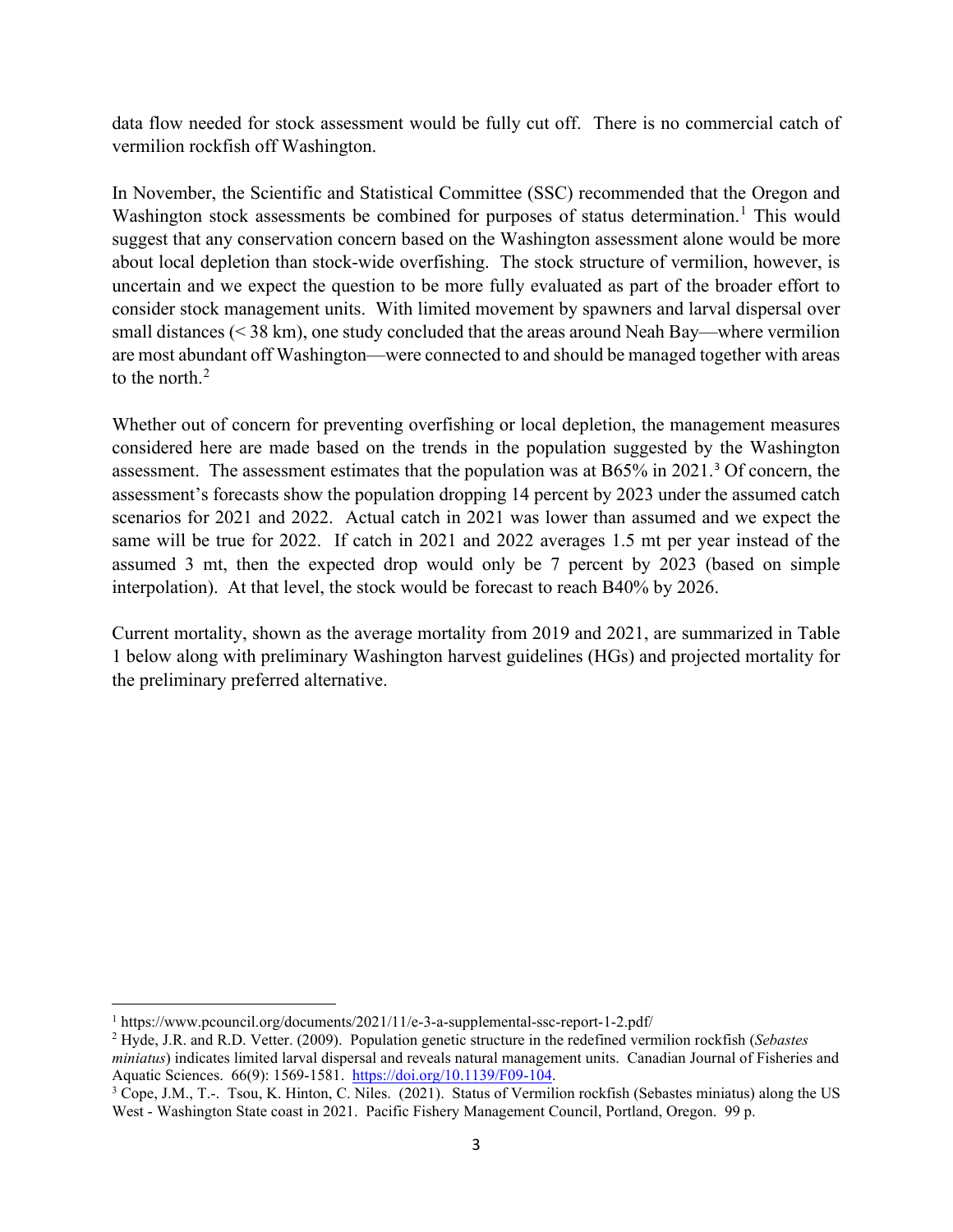**Table 1. Average 2019 and 2021 final mortality, 2023-2024 HG/ACT, and 2023-2024 projected mortality (mt) for the Washington recreational fishery under the Preferred Alternative.**

| <b>Stock or Complex</b>     | 2019 and 2021 (avg)<br><b>Final Mortality</b> | 2023 WA<br>HG/ACT | 2024 WA<br><b>HG/ACT</b> | 2023-2024<br>Projected<br><b>Mortality</b><br><b>PPA</b> |  |
|-----------------------------|-----------------------------------------------|-------------------|--------------------------|----------------------------------------------------------|--|
| Canary Rockfish             | 26.5                                          | 41.5              | 40.9                     | 39.45                                                    |  |
| YELLOWEYE ROCKFISH<br>(ACT) | 3.23                                          | 10.4              | 10.4                     | 3.23                                                     |  |
| <b>Black Rockfish</b>       | 181.8                                         | 290.0             | 289.0                    | 213.10                                                   |  |
| Lingcod                     | 175.05                                        |                   |                          | 175.05                                                   |  |
| Nearshore Rockfish Complex  | 8.7                                           | 18.3              | 17.8                     | 6.89                                                     |  |
| <b>Blue Rockfish</b>        | 1.1                                           | 5.9               | 5.8                      | 1.15                                                     |  |
| Quillback Rockfish          | 2.56                                          | 2.2               | 2.2                      | 1.82                                                     |  |
| Copper Rockfish             | 2.88                                          | 1.9               | 1.9                      | 1.82                                                     |  |
| China Rockfish              | 2.1                                           | 8.3               | 8.0                      | 2.11                                                     |  |
| <b>Brown Rockfish</b>       | $\overline{\phantom{0}}$                      | -                 | $\overline{\phantom{a}}$ |                                                          |  |
| Grass Rockfish              |                                               |                   |                          |                                                          |  |
| Yellowtail Rockfish         | 54.9                                          |                   | $\overline{\phantom{a}}$ | 62.41                                                    |  |
| Vermilion Rockfish (Alt. 1) | 1.97                                          | 0.6               | 0.6                      | 1.50                                                     |  |
| Vermilion Rockfish (Alt. 2) | 1.97                                          | 0.7               | 0.7                      | 1.50                                                     |  |
| WA Cabezon/Kelp Greenling   | 9.1                                           | 20.0              | 17.0                     | 9.06                                                     |  |
| Cabezon                     | 7.8                                           | 14.2              | 11.6                     | 7.81                                                     |  |
| Kelp Greenling              | 1.3                                           | 5.5               | 5.5                      | 1.25                                                     |  |